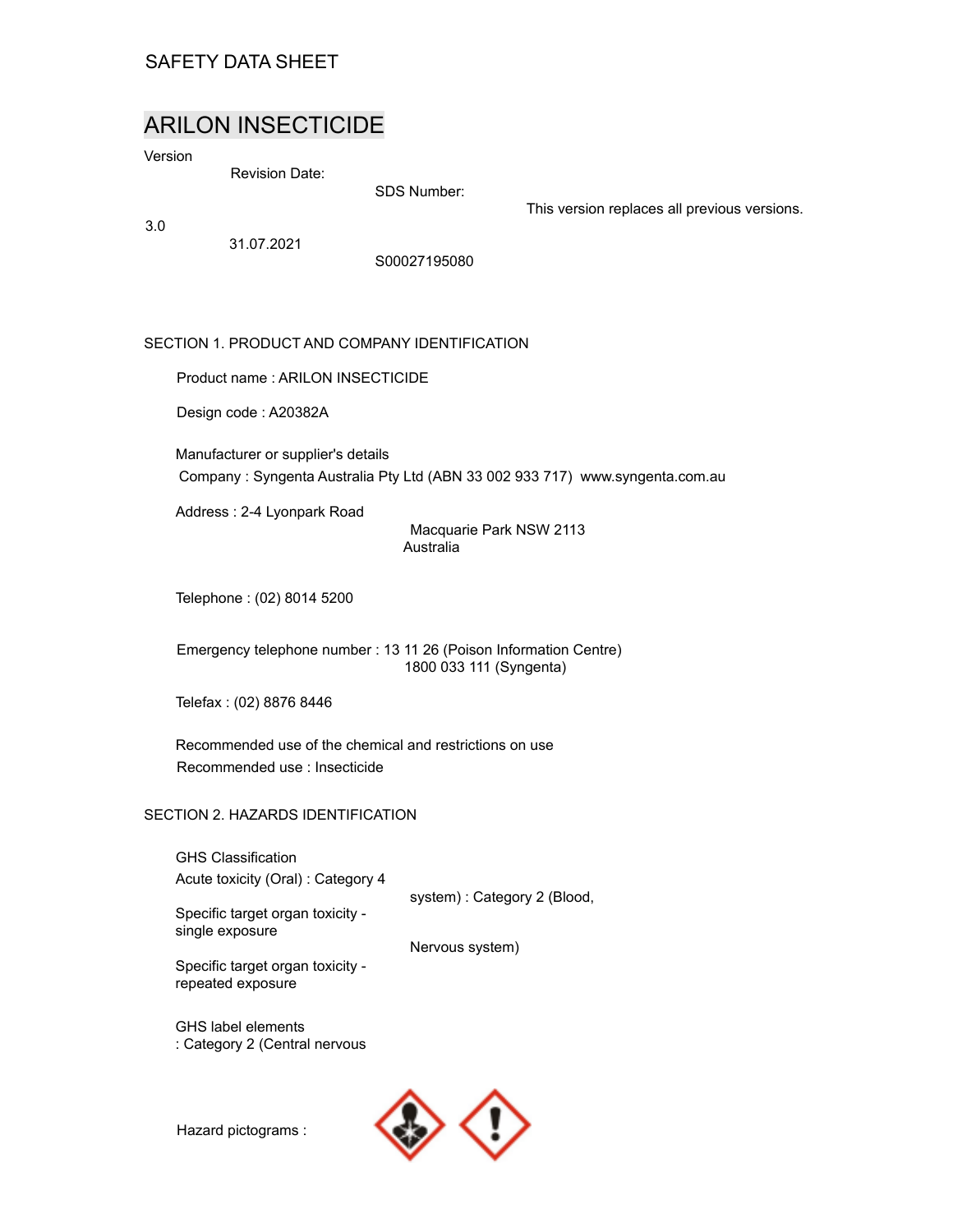Signal word : Warning

Hazard statements : H302 Harmful if swallowed.

H371 May cause damage to organs (Central nervous system). H373 May cause damage to organs (Blood, Nervous system) through prolonged or repeated exposure.

## 1 / 13

SAFETY DATA SHEET

# ARILON INSECTICIDE

Version

Revision Date:

SDS Number:

3.0

31.07.2021

S00027195080

Precautionary statements : Prevention:

P260 Do not breathe dust. P264 Wash skin thoroughly after handling. P270 Do not eat, drink or smoke when using this product.

This version replaces all previous versions.

#### Response:

P301 + P312 + P330 IF SWALLOWED: Call a POISON CENTER/ doctor if you feel unwell. Rinse mouth. P308 + P311 IF exposed or concerned: Call a POISON CENTER/ doctor.

#### Storage:

P405 Store locked up.

Disposal:

P501 Dispose of contents/ container to an approved waste disposal plant.

Other hazards which do not result in classification May form combustible dust concentrations in air.

### SECTION 3. COMPOSITION/INFORMATION ON INGREDIENTS

#### Substance / Mixture : Mixture

Components

| Chemical name    | CAS-No.       | Concentration (% w/w) |
|------------------|---------------|-----------------------|
| indoxacarb (ISO) | 173584-44-6   | $>= 10 - 30$          |
| kaolin           | 1332-58-7     | < 10                  |
| sucrose, pure    | $57 - 50 - 1$ | < 10                  |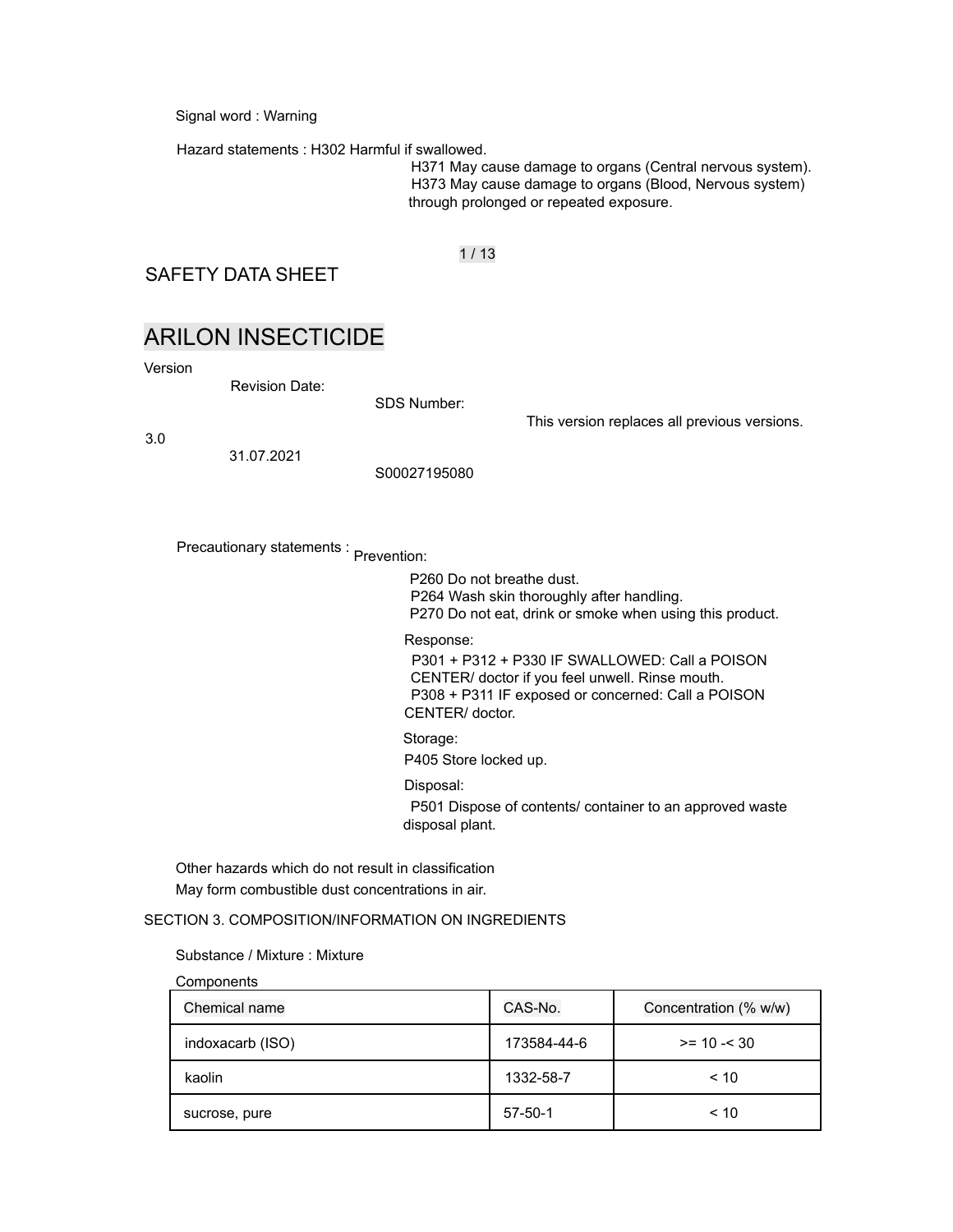#### SECTION 4. FIRST AID MEASURES

General advice : Have the product container, label or Safety Data Sheet with you when calling the emergency number, a poison control center or physician, or going for treatment. If inhaled : Move the victim to fresh air. If breathing is irregular or stopped, administer artificial respira tion. Keep patient warm and at rest. Call a physician or poison control centre immediately. In case of skin contact : Take off all contaminated clothing immediately. Wash off immediately with plenty of water. If skin irritation persists, call a physician. Wash contaminated clothing before re-use. In case of eye contact : Rinse immediately with plenty of water, also under the eyelids, for at least 15 minutes. Remove contact lenses. Immediate medical attention is required. If swallowed : If swallowed, seek medical advice immediately and show this container or label.

2 / 13

SAFETY DATA SHEET

## ARILON INSECTICIDE

Version

Revision Date:

SDS Number:

3.0

31.07.2021

S00027195080 effects, both acute and delayed Do NOT induce vomiting. : Nonspecific No symptoms known or expected.

Most important symptoms and

Notes to physician : There is no specific antidote available. Treat symptomatically.

#### SECTION 5. FIREFIGHTING MEASURES

Suitable extinguishing media : Extinguishing media - small fires

Use water spray, alcohol-resistant foam, dry chemical or car bon dioxide. Extinguishing media - large fires Alcohol-resistant foam

This version replaces all previous versions.

or

Water spray

| Water spray                                                                                  |                                                                                                                                                                       |
|----------------------------------------------------------------------------------------------|-----------------------------------------------------------------------------------------------------------------------------------------------------------------------|
| Unsuitable extinguishing media                                                               | scatter and spread fire.                                                                                                                                              |
| Specific hazards during fire fighting                                                        | : As the product contains combustible organic<br>components, fire will produce dense black<br>smoke containing hazardous prod ucts of<br>combustion (see section 10). |
| Specific extinguishing meth ods                                                              | Exposure to decomposition products may be a<br>hazard to health.                                                                                                      |
| Special protective equipment for firefighters<br>: Do not use a solid water stream as it may | : Do not allow run-off from fire fighting to enter<br>drains or water courses.                                                                                        |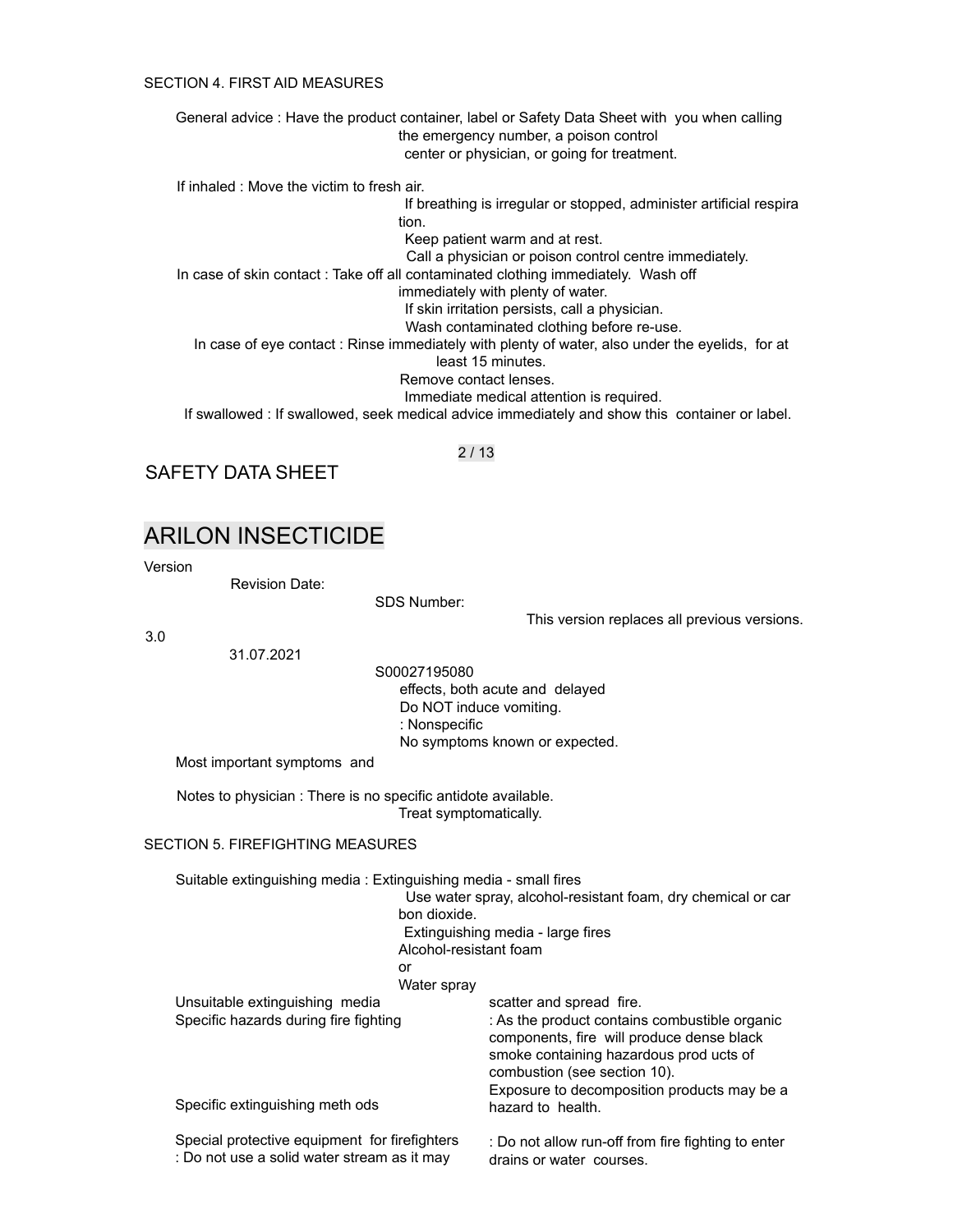Cool closed containers exposed to fire with water spray. : Wear full protective clothing and Hazchem Code : 2Z

self-contained breathing ap paratus.

#### SECTION 6. ACCIDENTAL RELEASE MEASURES

Personal precautions, protec tive equipment sections 7 and 8. Avoid dust formation. and emer gency procedures : Refer to protective measures listed in

Environmental precautions : Do not flush into surface water or sanitary sewer system. If the product contaminates rivers and lakes or drains inform respective authorities. Do not create a powder cloud by using a brush

Methods and materials for containment and cleaning up : Contain spillage, pick up with an electrically protected vacuum cleaner or by wet-brushing and transfer to a container for dis posal according to local regulations (see section 13).

or compressed air. Clean contaminated surface thoroughly. Clean with detergents. Avoid solvents. Retain and dispose of contaminated wash water.

This version replaces all previous versions.

#### SECTION 7. HANDLING AND STORAGE

Advice on safe handling : This material is capable of forming flammable dust clouds in

3 / 13

SAFETY DATA SHEET

## ARILON INSECTICIDE

Version

Revision Date:

SDS Number:

3.0

31.07.2021

S00027195080

air, which, if ignited, can produce a dust cloud explosion. Flames, hot surfaces, mechanical sparks and electrostatic discharges can serve as ignition sources for this material. Electrical equipment should be compatible with the flammabil ity characteristics of this material. The flammability character istics will be made worse if the material contains traces of flammable solvents or is handled in the presence of flamma ble solvents.

In general personnel handling this material and all conducting equipment should be electrically earthed or grounded. Bulk bags (FIBC) used to contain this material should be Type B, Type C or Type D. Type C bags must be electrically ground ed or earthed before powder is charged to or discharged from the bag. If metal or fibre drums are used to contain this mate rial, make certain the metal parts are bonded to the filling equipment and grounded.

This material can become readily charged in most operations.

Avoid contact with skin and eyes. When using do not eat, drink or smoke.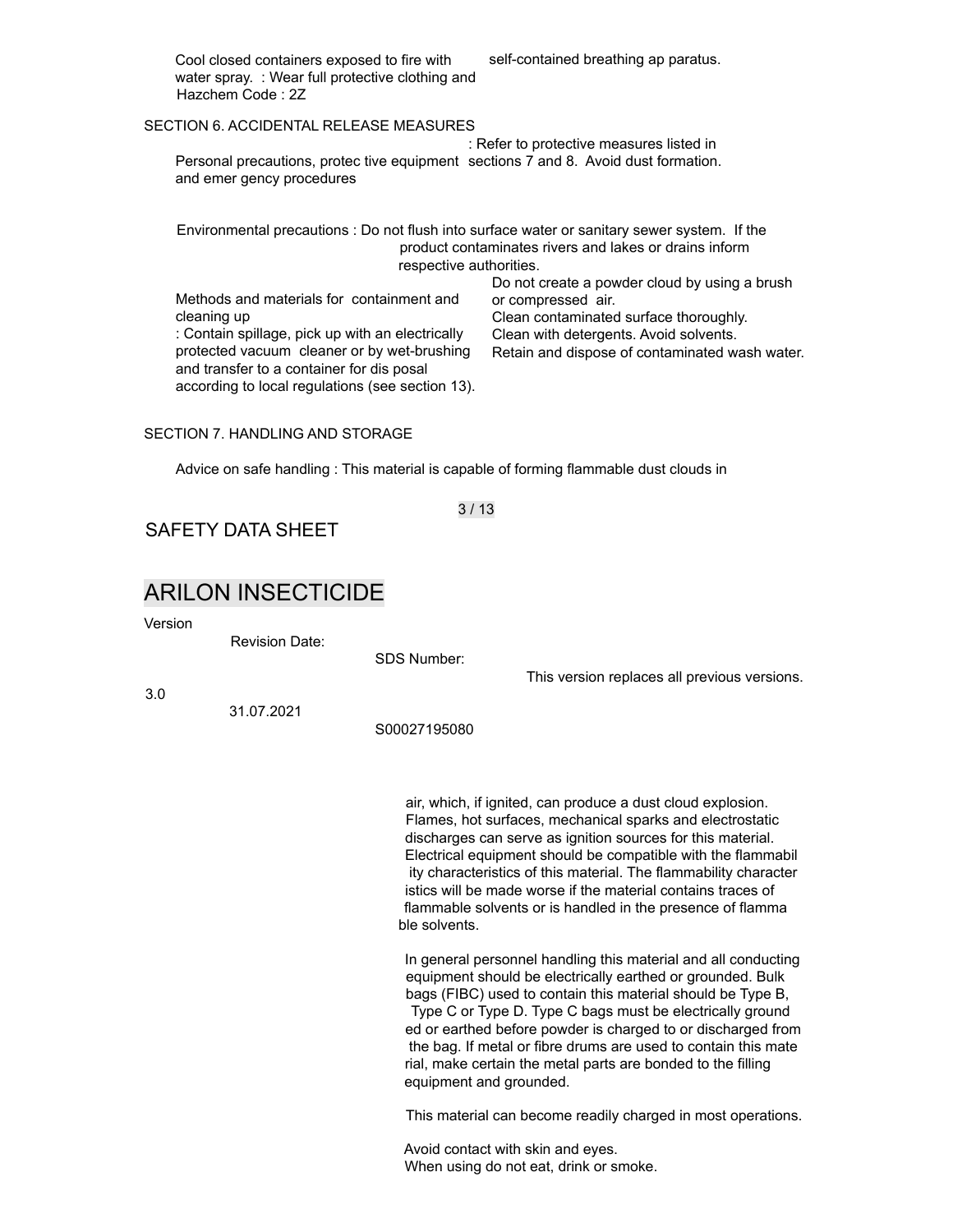### For personal protection see section 8. Conditions for safe storage : Keep containers tightly closed in a dry, cool and well ventilated place. Keep out of the reach of children. Keep away from food, drink and animal feedingstuffs.

### SECTION 8. EXPOSURE CONTROLS/PERSONAL PROTECTION

| Components       | CAS-No.       | Value type<br>(Form of<br>exposure)             | Control parame<br>ters /<br>Permissible<br>concentration | <b>Basis</b> |
|------------------|---------------|-------------------------------------------------|----------------------------------------------------------|--------------|
| indoxacarb (ISO) | 173584-44-6   | <b>TWA</b>                                      | 1 $mg/m3$<br>(Respirable<br>dust)                        | Supplier     |
| kaolin           | 1332-58-7     | <b>TWA</b>                                      | $10$ mg/m $3$                                            | AU OEL       |
|                  |               | TWA (Res<br>pirable par<br>ticulate<br>mat ter) | $2$ mg/m $3$                                             | <b>ACGIH</b> |
| sucrose, pure    | $57 - 50 - 1$ | <b>TWA</b>                                      | 10 mg/m3                                                 | AU OEL       |
|                  |               | <b>TWA</b>                                      | 10 mg/m3                                                 | <b>ACGIH</b> |

Components with workplace control parameters

### Engineering measures : THE FOLLOWING RECOMMENDATIONS FOR EXPOSURE CONTROLS/PERSONAL PROTECTION ARE INTENDED FOR THE MANUFACTURE, FORMULATION AND PACKAGING OF THE PRODUCT. FOR COMMERCIAL APPLICATIONS AND/OR ON-FARM APPLICATIONS CONSULT THE PRODUCT LABEL.

Containment and/or segregation is the most reliable technical protection measure if exposure cannot be eliminated.

4 / 13

SAFETY DATA SHEET

# ARILON INSECTICIDE

Version

Revision Date:

SDS Number:

This version replaces all previous versions.

3.0

31.07.2021

S00027195080

The extent of these protection measures depends on the actual risks in use.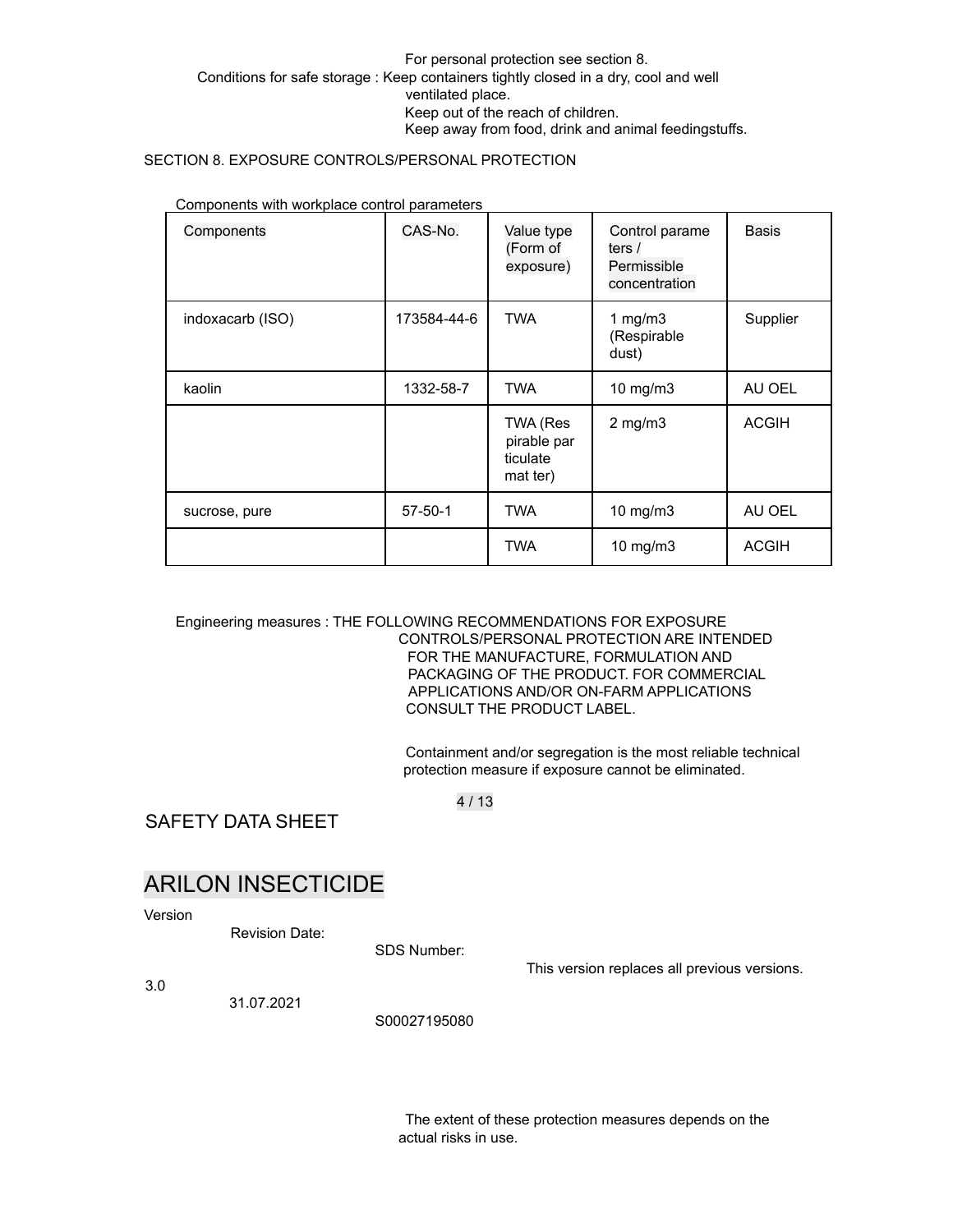Maintain air concentrations below occupational exposure standards.

Where necessary, seek additional occupational hygiene ad vice.

Personal protective equipment

Respiratory protection : When workers are facing concentrations above the exposure limit they must use appropriate certified respirators.

Suitable respiratory equipment: Respirator with a half face mask The filter class for the respirator must be suitable for the max imum expected contaminant concentration (gas/vapour/aerosol/particulates) that may arise when han dling the product. If this concentration is exceeded, self contained breathing apparatus must be used.

Hand protection

Material : Nitrile rubber Break through time : > 480 min Glove thickness : 0.5 mm

Remarks : Wear protective gloves. The choice of an appropriate glove does not only depend on its material but also on other quality

> features and is different from one producer to the other. Please observe the instructions regarding permeability and breakthrough time which are provided by the supplier of the gloves. Also take into consideration the specific local condi tions under which the product is used, such as the danger of cuts, abrasion, and the contact time. The break through time depends amongst other things on the material, the thickness and the type of glove and therefore has to be measured for each case. Gloves should be discarded and replaced if there is any indication of degradation or chemical breakthrough.

Eye protection : No special protective equipment required. Skin and body protection : Choose body protection in relation to its type, to the concen tration and amount of dangerous substances, and to the spe

cific work-place.

Remove and wash contaminated clothing before re-use. Wear as appropriate:

Dust impervious protective suit

Protective measures : The use of technical measures should always have priority over the use of personal protective equipment.

> When selecting personal protective equipment, seek appro priate professional advice.

Personal protective equipment should comply with relevant national standards

SECTION 9. PHYSICAL AND CHEMICAL PROPERTIES

5 / 13

SAFETY DATA SHEET

## ARILON INSECTICIDE

Version

Revision Date:

SDS Number:

This version replaces all previous versions.

3.0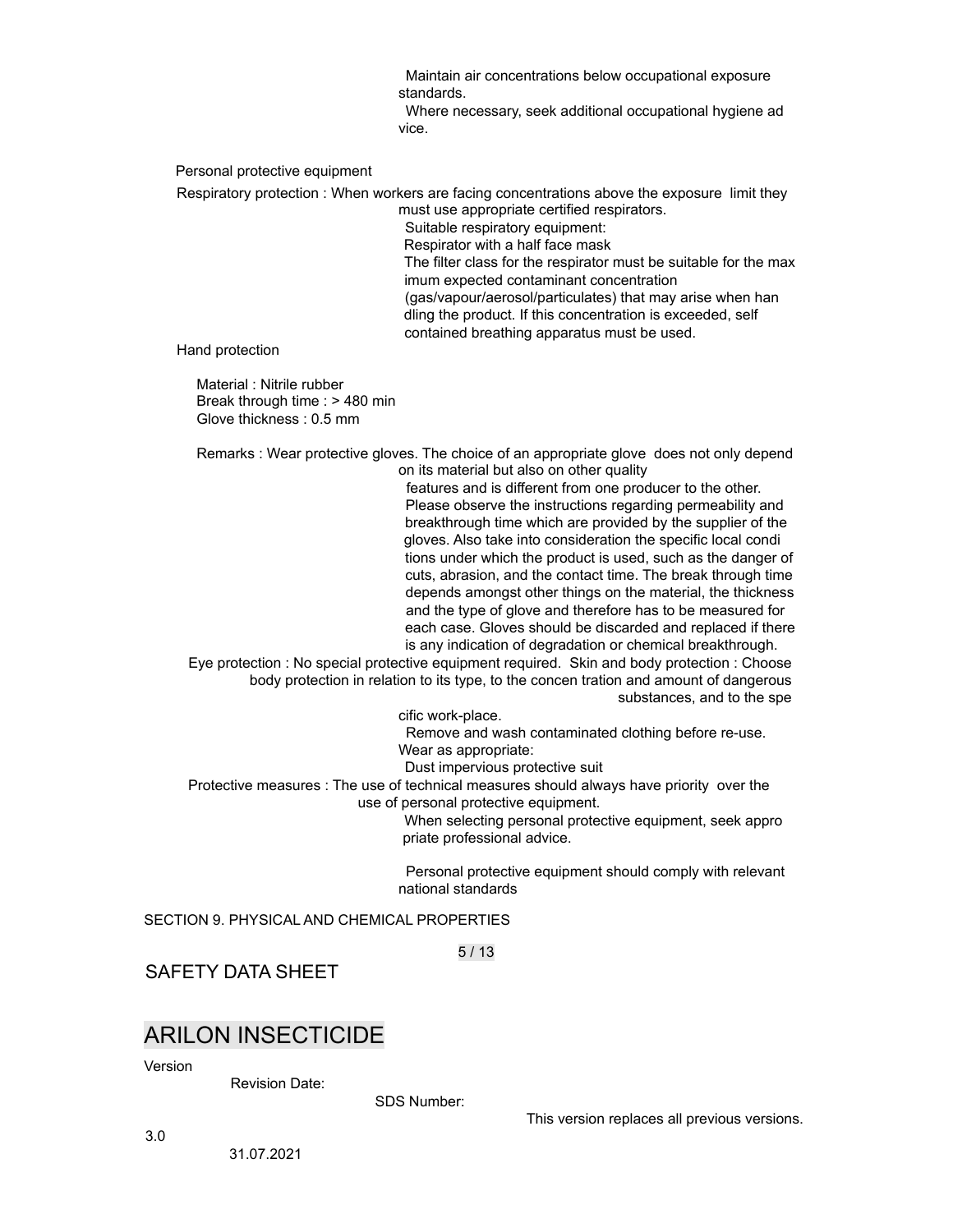#### S00027195080

Appearance : solid

Colour : white

Odour : slight

Odour Threshold : No data available

pH : 8.1

Concentration: 1 % w/v

Melting point/range : No data available

Boiling point/boiling range : No data available

Flash point : No data available

Evaporation rate : No data available

Flammability (solid, gas) : May form combustible dust concentrations in air. Burning

number : 2 (20 °C)

Upper explosion limit / Upper flammability limit data available

Lower explosion limit / Lower flammability limit : No data available : No

Vapour pressure : No data available Relative vapour

density : No data available Density : No data

available

Solubility(ies) Water solubility : No data available Solubility in

other solvents : No data available

Partition coefficient: n octanol/water : No data available

Auto-ignition temperature : No data available

Decomposition temperature : No data available

Minimum ignition temperature : 400 °C Viscosity Viscosity, kinematic : No data available Explosive

properties : Not explosive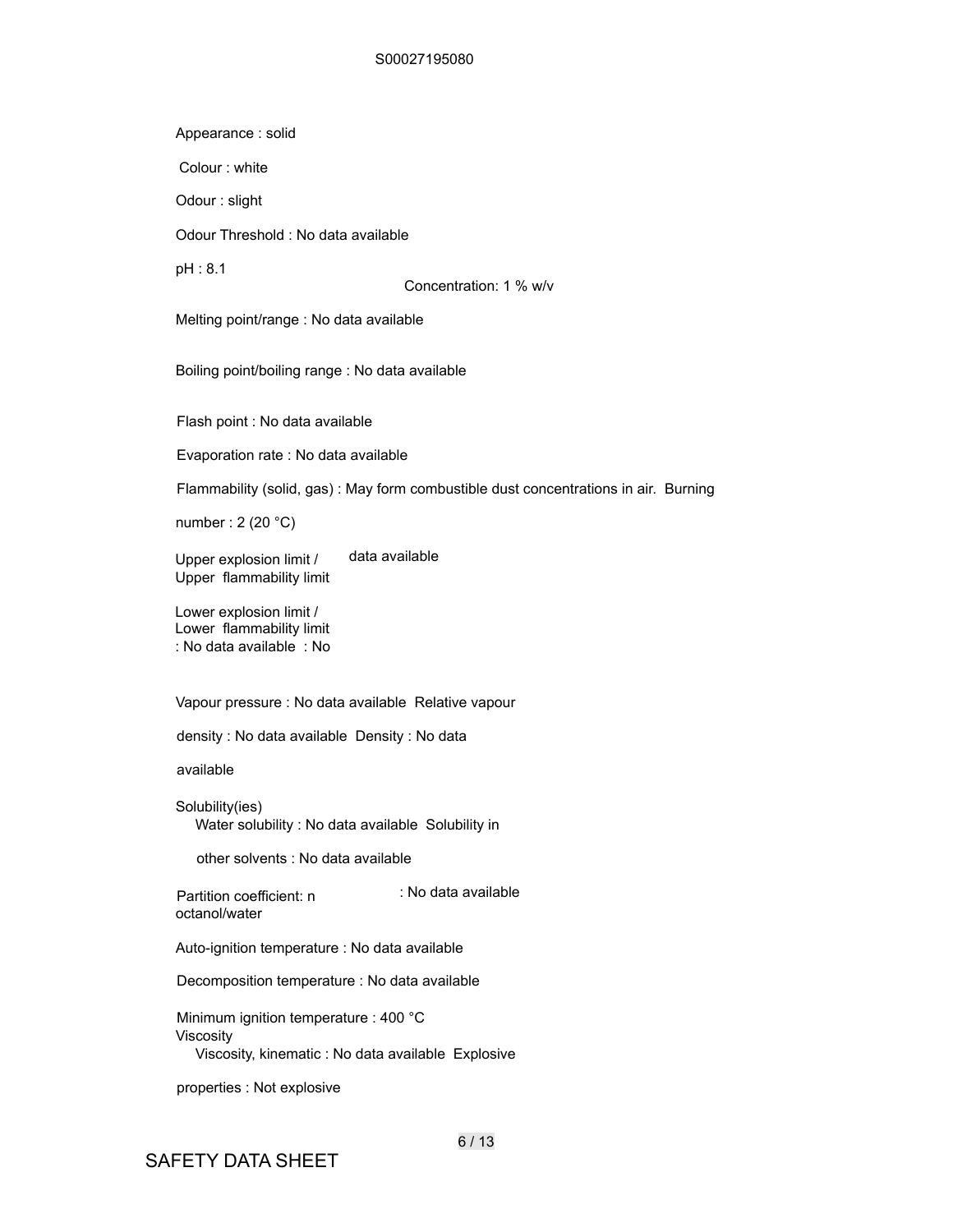# ARILON INSECTICIDE

Version

Revision Date:

SDS Number:

3.0

31.07.2021

S00027195080

Oxidizing properties : The substance or mixture is not classified as oxidizing. Minimum

This version replaces all previous versions.

ignition energy : 10 - 30 mJ

Particle size : No data available

### SECTION 10. STABILITY AND REACTIVITY

Reactivity : None reasonably foreseeable. Chemical stability : Stable under normal conditions. Possibility of hazardous reac tions : No dangerous reaction known under conditions of normal use.

Conditions to avoid : No decomposition if used as directed. Incompatible materials : None known. Hazardous decomposition products : No hazardous decomposition products are known.

SECTION 11. TOXICOLOGICAL INFORMATION

Exposure routes : Ingestion

**Inhalation** Skin contact Eye contact

Acute toxicity

Product: Acute oral toxicity : LD50 (Rat, female): 1,909 mg/kg

Acute inhalation toxicity : LC50 (Rat, male and female): > 4.8 mg/l Exposure time: 4 h Test atmosphere: dust/mist Assessment: The component/mixture is minimally toxic after short term inhalation., The substance/mixture is not toxic on inhalation as defined by dangerous goods regulations.

Acute dermal toxicity : LD50 (Rat, male and female): > 5,000 mg/kg

Components:

indoxacarb (ISO): Acute oral toxicity : LD50 (Rat): 268 mg/kg

Acute inhalation toxicity : LC50 (Rat): > 5.5 mg/l Exposure time: 4 h Test atmosphere: dust/mist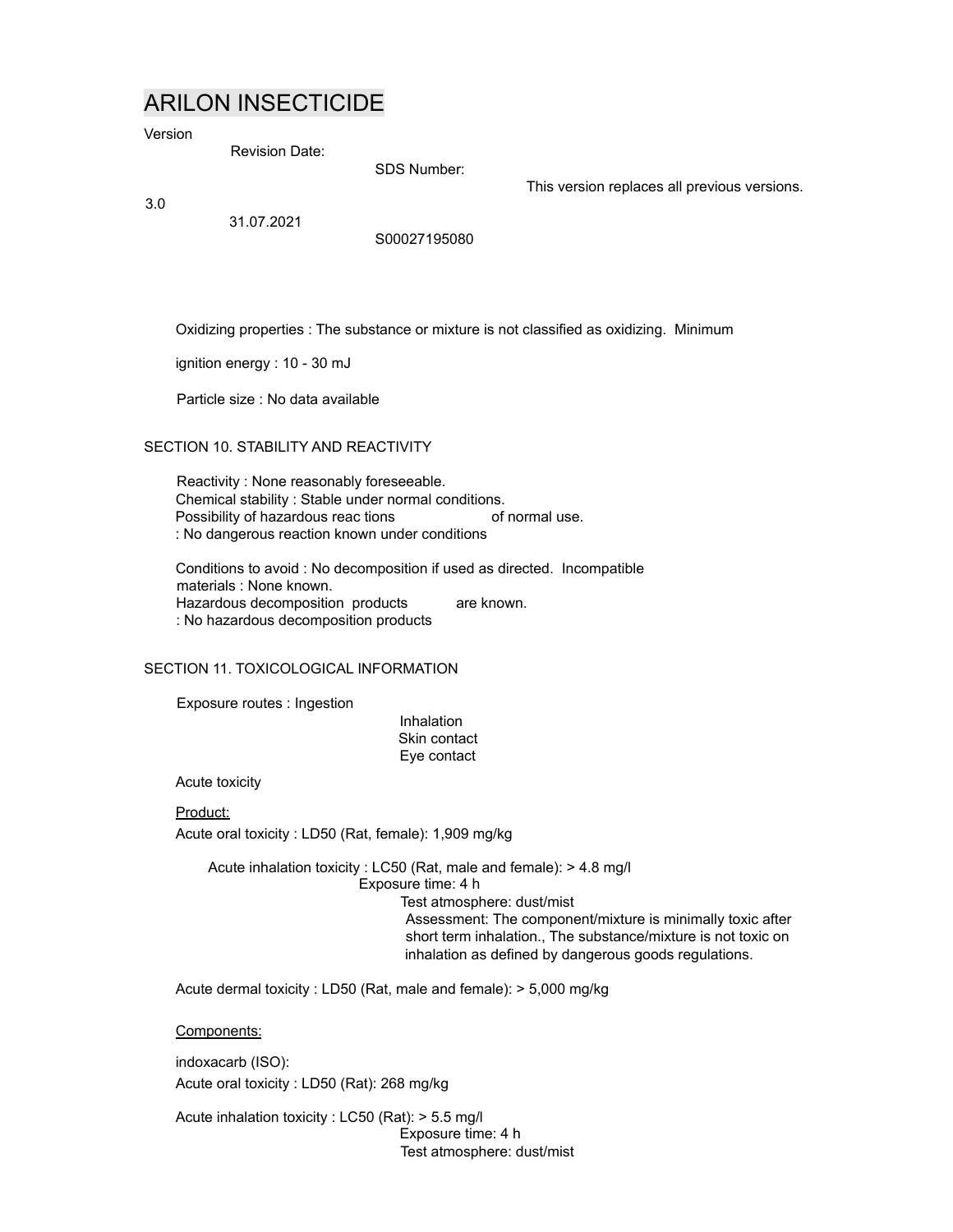Assessment: The substance or mixture has no acute inhala tion toxicity

Acute dermal toxicity : LD50 (Rat): > 5,000 mg/kg Assessment: The substance or mixture has no acute dermal toxicity

7 / 13

SAFETY DATA SHEET

# ARILON INSECTICIDE

Version

Revision Date:

SDS Number:

This version replaces all previous versions.

3.0

31.07.2021

S00027195080

Skin corrosion/irritation

Product: Species : Rabbit Result : No skin irritation

#### Components:

indoxacarb (ISO): Result : No skin irritation

Serious eye damage/eye irritation

Product: Species : Rabbit Result : No eye irritation

#### Components:

indoxacarb (ISO): Result : No eye irritation

Respiratory or skin sensitisation

Product: Test Type : Maximisation Test Species : Guinea pig Result : Did not cause sensitisation on laboratory animals.

#### Components:

indoxacarb (ISO): Result : May cause sensitisation by skin contact.

Chronic toxicity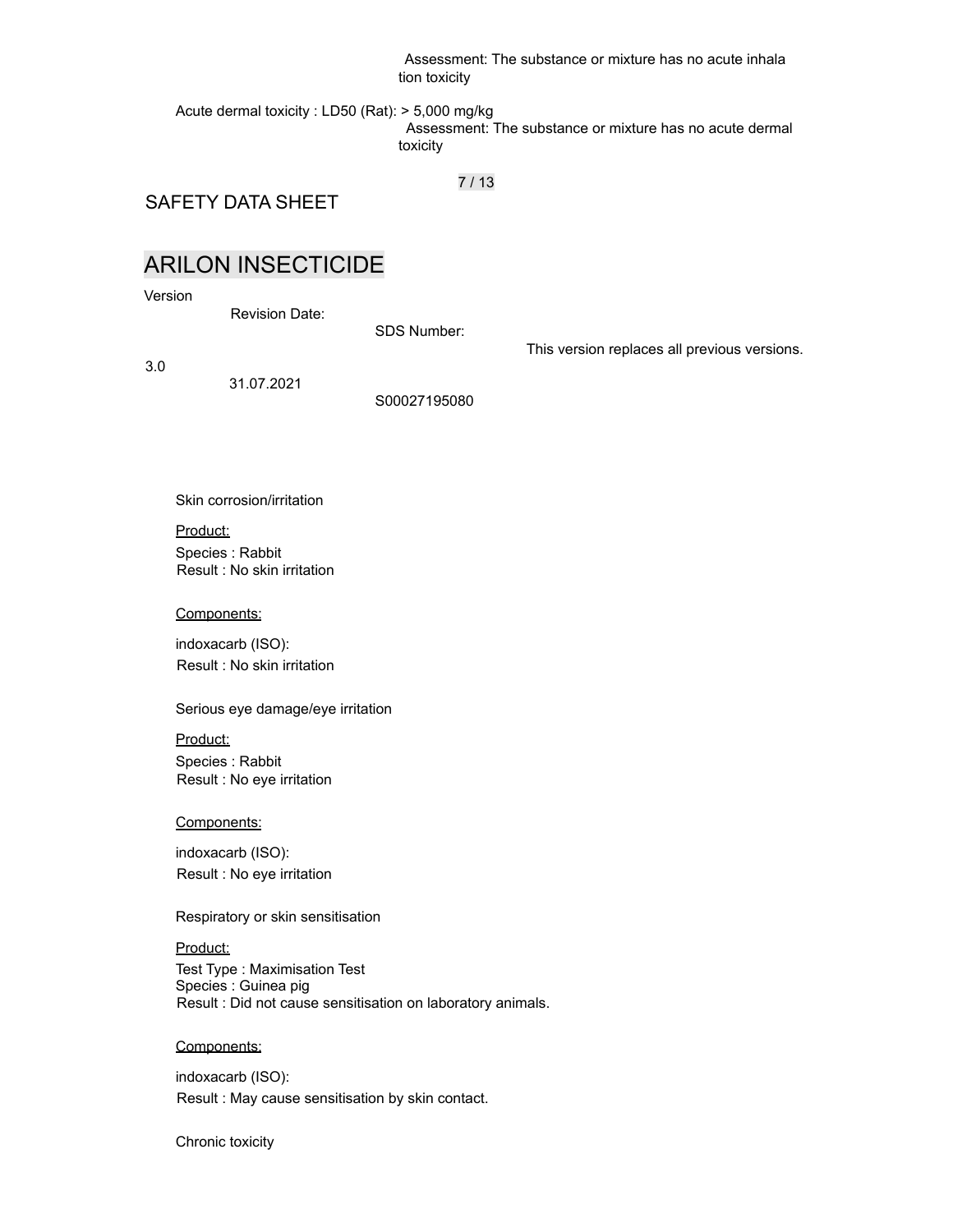Germ cell mutagenicity

#### Components:

indoxacarb (ISO): Germ cell mutagenicity - Assessment **Carcinogenicity** 

indoxacarb (ISO): : Animal testing did not show any mutagenic effects.

Components:

Carcinogenicity - Assess- : No evidence of carcinogenicity in animal studies.

8 / 13

SAFETY DATA SHEET

# ARILON INSECTICIDE

Version

Revision Date:

SDS Number:

This version replaces all previous versions.

3.0

31.07.2021

S00027195080 Components:

indoxacarb (ISO):

ment

Reproductive toxicity

Components:

indoxacarb (ISO): Reproductive toxicity - As sessment

: No toxicity to reproduction

STOT - single exposure

Target Organs : Central nervous system Assessment : The substance or mixture is classified as specific target organ toxicant, single exposure, category 2.

STOT - repeated exposure

Components:

indoxacarb (ISO):

Target Organs : Blood, Nervous system Assessment : The substance or mixture is classified as specific target organ toxicant, repeated exposure, category 2.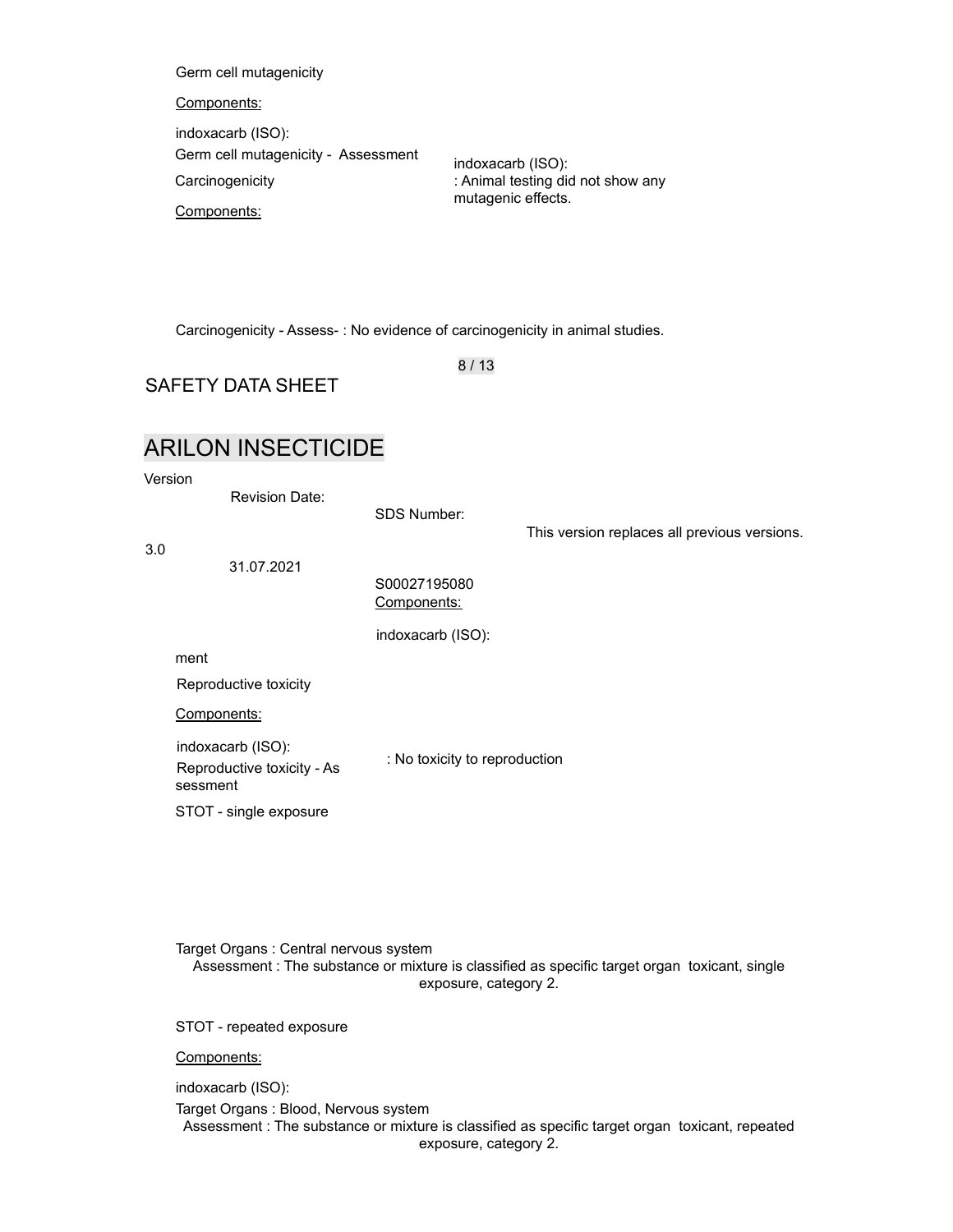### SECTION 12. ECOLOGICAL INFORMATION

Ecotoxicity

Components:

indoxacarb (ISO):

Toxicity to fish : LC50 (Oncorhynchus mykiss (rainbow trout)): 0.65 mg/l Exposure time: 96 h

| Toxicity to daphnia and other aquatic                                                                                  | mg/l Exposure time: 48 h                                                      |
|------------------------------------------------------------------------------------------------------------------------|-------------------------------------------------------------------------------|
| invertebrates                                                                                                          | : EC50 (Lemna gibba (gibbous duckweed)): ><br>84.3 mg/l Exposure time: 14 d   |
| Toxicity to algae/aquatic plants                                                                                       |                                                                               |
| Toxicity to fish (Chronic tox icity)                                                                                   | : NOEC (Oncorhynchus mykiss (rainbow<br>trout): 0.15 mg/l Exposure time: 90 d |
| Toxicity to daphnia and other aquatic<br>invertebrates (Chron ic toxicity)<br>: EC50 (Daphnia magna (Water flea)): 0.6 | : NOEC (Daphnia magna (Water flea)): 0.09<br>mg/l Exposure time: 21 d         |

SAFETY DATA SHEET

# ARILON INSECTICIDE

Version

3.0

Revision Date:

SDS Number: This version replaces all previous versions. 31.07.2021 S00027195080 Persistence and degradability Components: indoxacarb (ISO): Biodegradability : Result: Not readily biodegradable. Bioaccumulative potential Components: indoxacarb (ISO): Bioaccumulation : Species: Lepomis macrochirus (Bluegill sunfish) Bioconcentration factor (BCF): 950.3 Exposure time: 21 d

Mobility in soil

Components:

9 / 13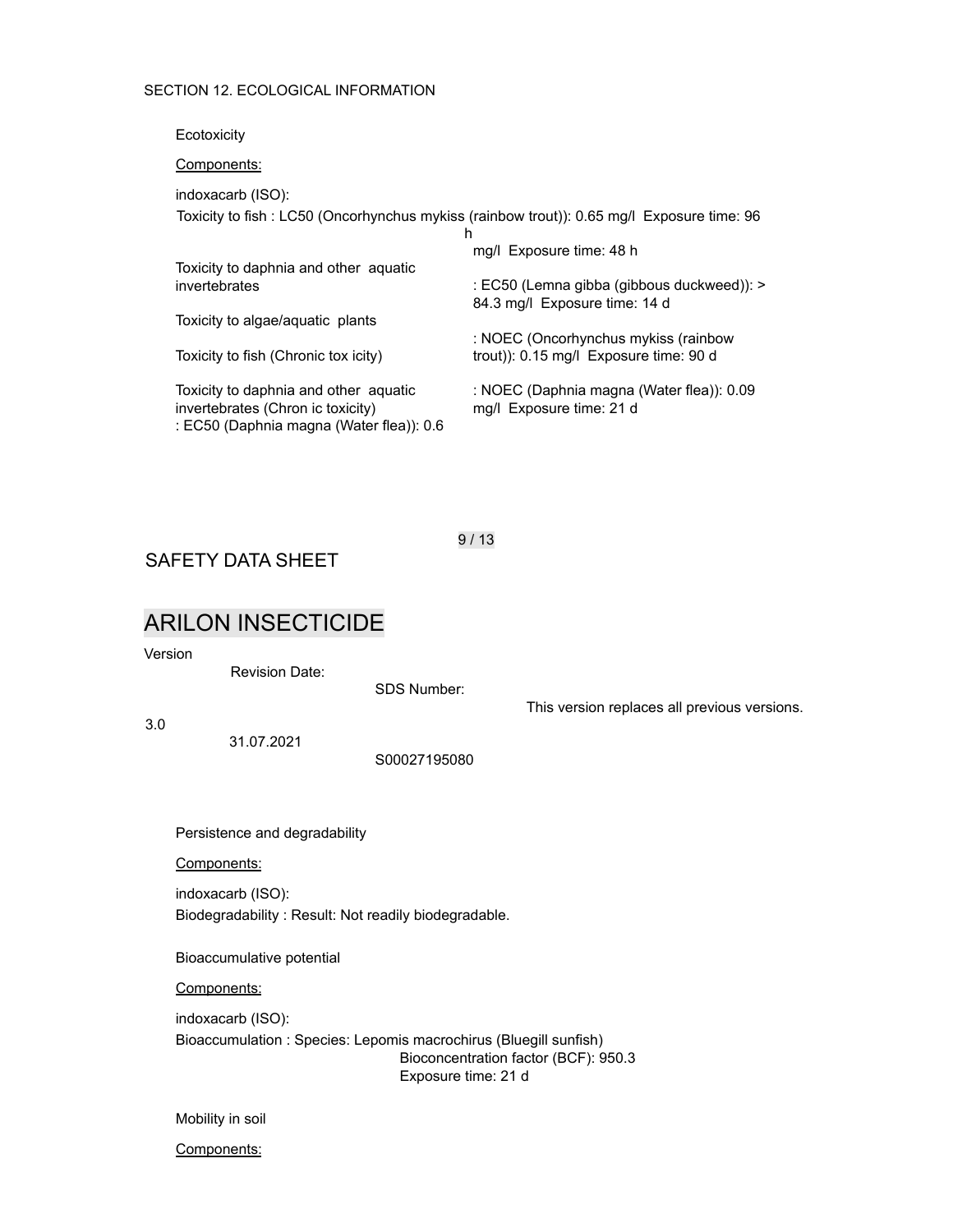indoxacarb (ISO): Distribution among environ mental compartments

No data available : Remarks: No data available

Other adverse effects

#### SECTION 13. DISPOSAL CONSIDERATIONS

#### Disposal methods

Waste from residues : Do not contaminate ponds, waterways or ditches with chemi cal or used container.

Do not dispose of waste into sewer.

Where possible recycling is preferred to disposal or incinera tion.

If recycling is not practicable, dispose of in compliance with local regulations.

Contaminated packaging : Non-returnable containers:

Triple rinse containers.

Add rinsings to spray tank

If recycling, replace cap and return clean containers to recy cler or designated collection point. Containers marked with the drumMUSTER container logo can be taken to a drumMUS

TER collection site (02 6206 6868, www.drummuster.org.au). Empty containers can be landfilled, when in accordance with the local regulations.

If no landfill is available, bury the containers below 500 mm in a disposal pit specifically marked and set up for this purpose clear of waterways, desirable vegetation and tree roots. Empty containers and product should not be burnt.

Returnable containers:

Empty contents fully into application equipment. Close all valves and return to point of supply for refill or storage.

10 / 13

SAFETY DATA SHEET

## ARILON INSECTICIDE

Version

Revision Date:

SDS Number:

This version replaces all previous versions.

3.0

31.07.2021

S00027195080

SECTION 14. TRANSPORT INFORMATION

International Regulations

UNRTDG

UN number : UN 3077 Proper shipping name : ENVIRONMENTALLY HAZARDOUS SUBSTANCE, SOLID, N.O.S. (INDOXACARB) Class : 9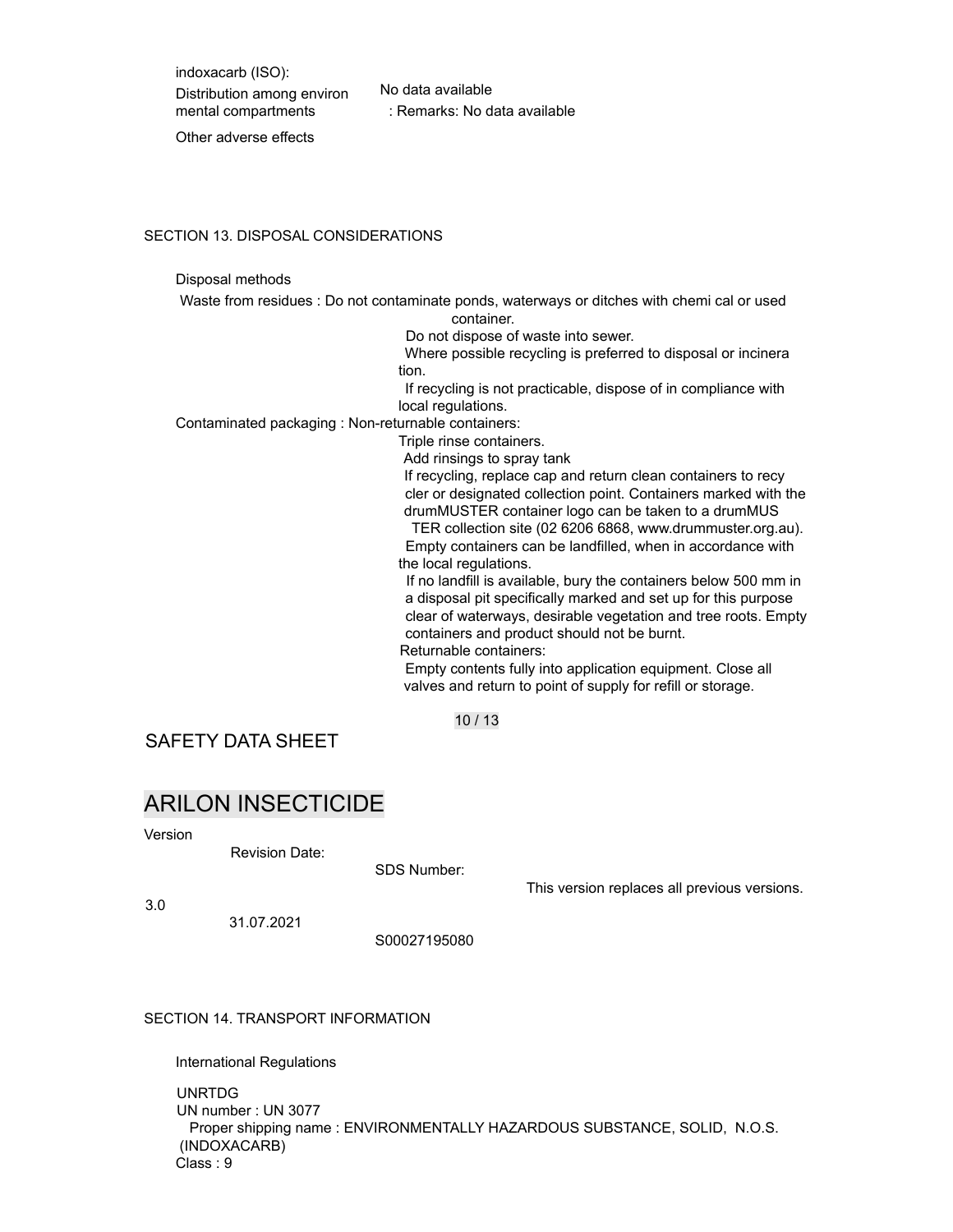Packing group : III Labels : 9 IATA-DGR UN/ID No. : UN 3077 Proper shipping name : Environmentally hazardous substance, solid, n.o.s. (INDOXACARB) Class : 9 Packing group : III Labels : Miscellaneous Packing instruction aircraft) (cargo aircraft) Packing instruction (passen ger : 956 : 956 Environmentally hazardous : yes IMDG-Code UN number : UN 3077 Proper shipping name : ENVIRONMENTALLY HAZARDOUS SUBSTANCE, SOLID, N.O.S. (INDOXACARB) Class : 9 Packing group : III Labels : 9 EmS Code : F-A, S-F Marine pollutant : yes Transport in bulk according to Annex II of MARPOL 73/78 and the IBC Code Not applicable for product as supplied. National Regulations ADG UN number : UN 3077 Proper shipping name : ENVIRONMENTALLY HAZARDOUS SUBSTANCE, SOLID, N.O.S. (INDOXACARB) Class : 9 Packing group : III Labels : 9 Hazchem Code : 2Z Remarks : Environmentally Hazardous Substances meeting the descrip tions of UN 3077 or UN 3082 are not subject to the Australian Code for the Transport of Dangerous Goods (ADG). This ap plies when transported by road or rail in packagings that do

11 / 13

SAFETY DATA SHEET

# ARILON INSECTICIDE

Version

Revision Date:

SDS Number:

This version replaces all previous versions.

3.0

31.07.2021

S00027195080

not incorporate a receptacle exceeding 500 kg(L) or IBCs per ADG Special Provision AU01.

Special precautions for user

The transport classification(s) provided herein are for informational purposes only, and solely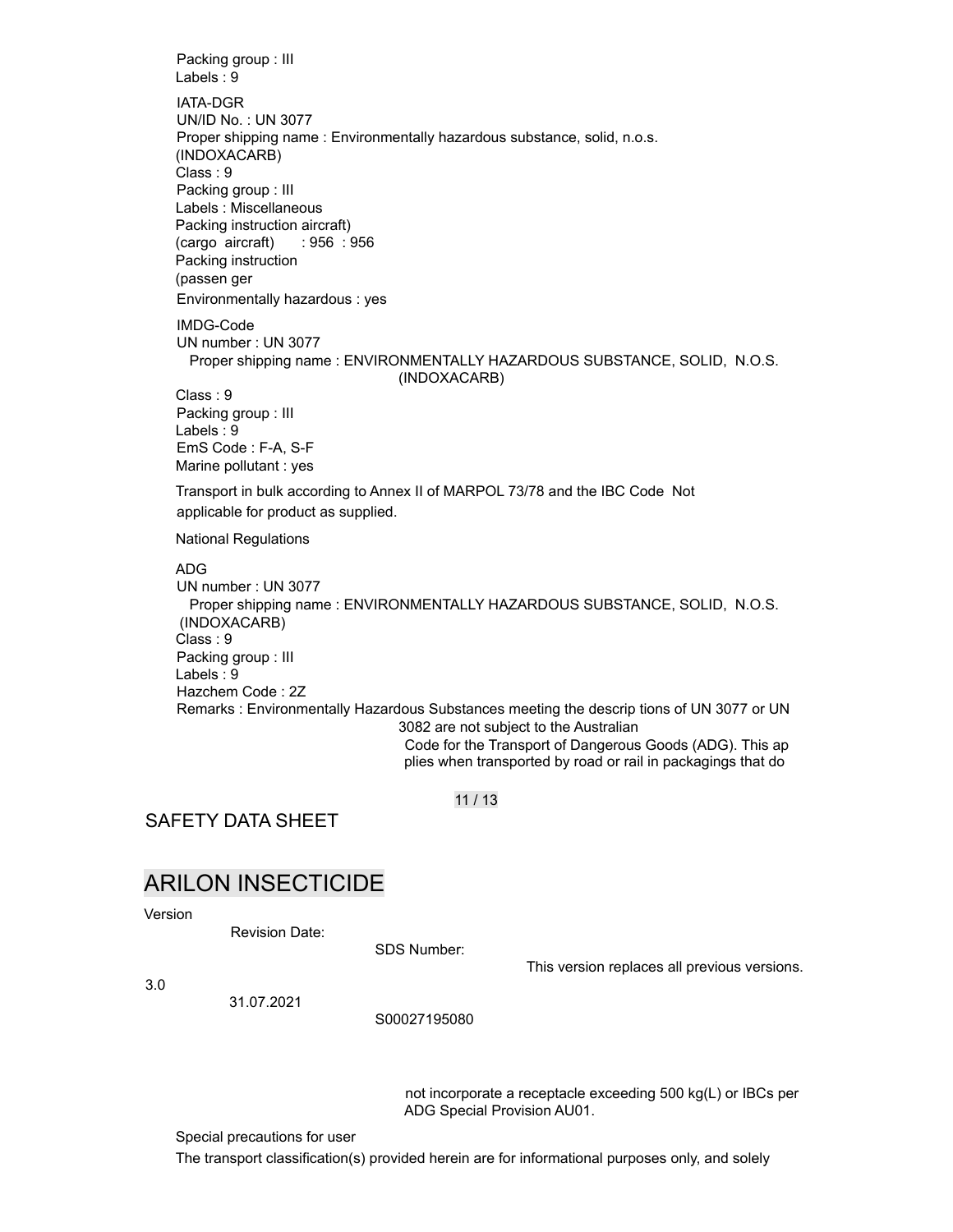based upon the properties of the unpackaged material as it is described within this Safety Data Sheet. Transportation classifications may vary by mode of transportation, package sizes, and var iations in regional or country regulations.

### SECTION 15. REGULATORY INFORMATION

Safety, health and environmental regulations/legislation specific for the substance or mix ture Standard for the Uniform Scheduling of : Schedule 6 Medicines and Poisons

Prohibition/Licensing Requirements : There is no applicable prohibition, authorisation and

restricted use requirements, including for carcino gens referred to in Schedule 10 of the model WHS Act and Regula tions.

Product Registration Number : APVMA Approval No. 64396

### SECTION 16. OTHER INFORMATION

Revision Date : 31.07.2021 Items where changes have been made to the previous version are highlighted in the body of this document by two vertical lines.

Date format : dd.mm.yyyy

Full text of other abbreviations

ACGIH : USA. ACGIH Threshold Limit Values (TLV) AU OEL : Australia. Workplace Exposure Standards for Airborne Con taminants.

ACGIH / TWA : 8-hour, time-weighted average AU OEL / TWA : Exposure standard - time weighted average

AIIC - Australian Inventory of Industrial Chemicals; ANTT - National Agency for Transport by Land of Brazil; ASTM - American Society for the Testing of Materials; bw - Body weight; CMR - Carcinogen, Mutagen or Reproductive Toxicant; DIN - Standard of the German Institute for Standardisation; DSL - Domestic Substances List (Canada); ECx - Concentration associated with x% response; ELx - Loading rate associated with x% response; EmS - Emergency Schedule; ENCS - Existing and New Chemical Substances (Japan); ErCx - Concentration associated with x% growth rate response; ERG - Emergency Response Guide; GHS - Globally Harmonized Sys tem; GLP - Good Laboratory Practice; IARC - International Agency for Research on Cancer; IATA - International Air Transport Association; IBC - International Code for the Construction and Equipment of Ships carrying Dangerous Chemicals in Bulk; IC50 - Half maximal inhibitory con centration; ICAO - International Civil Aviation Organization; IECSC - Inventory of Existing Chemi-

12 / 13

SAFETY DATA SHEET

## ARILON INSECTICIDE

Version

Revision Date:

SDS Number:

This version replaces all previous versions.

3.0

S00027195080